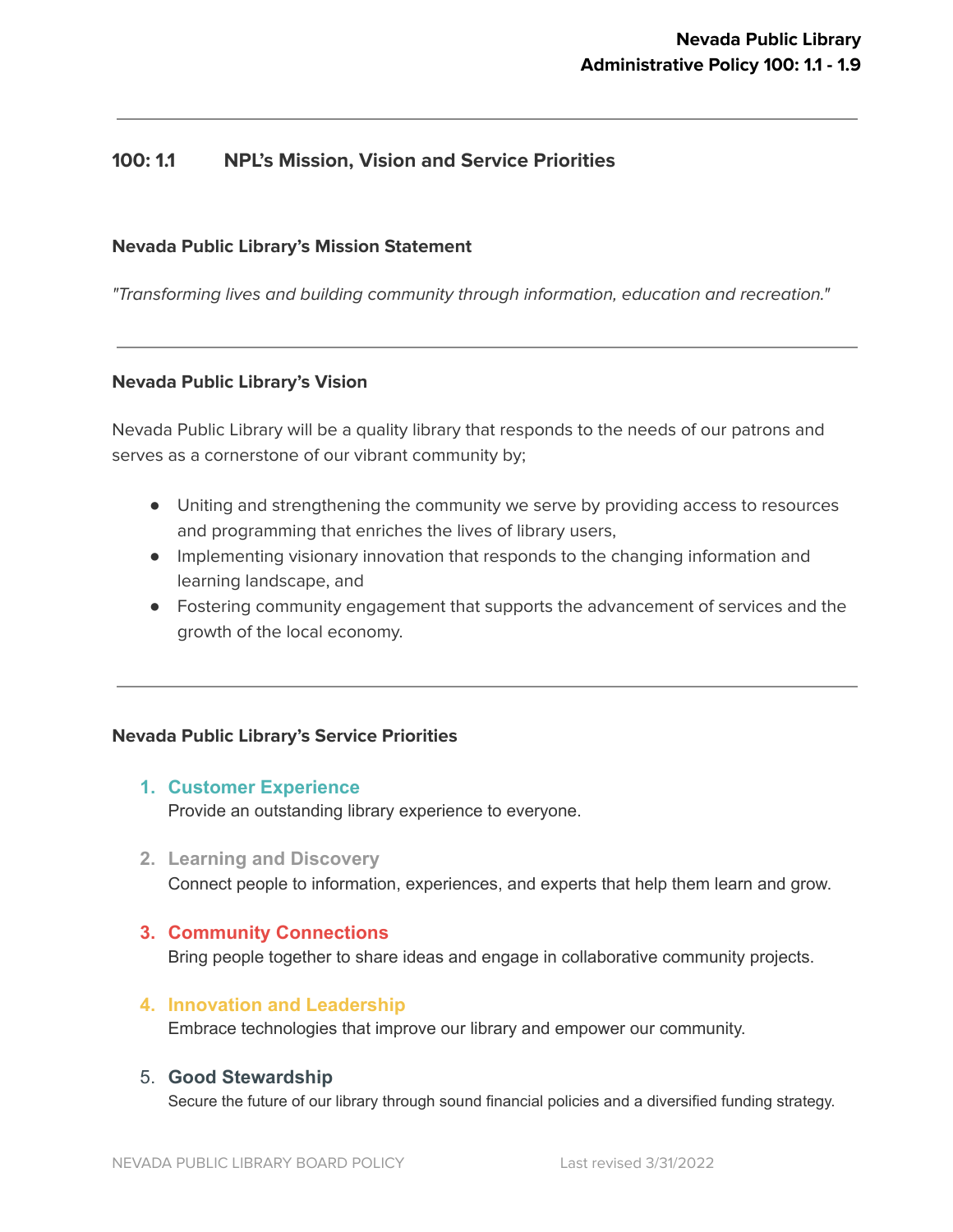# **100: 1.2 Library Contact Information, Hours of Operation and Service Program**

### CONTACT INFORMATION

| Library Name: Nevada Public Library |  |  |
|-------------------------------------|--|--|
|-------------------------------------|--|--|

Address: 218 W. Walnut St., Nevada, MO 64772

Phone: (417) 448- 2770

Website: nplmo.org

HOURS OF OPERATION

| Monday, Wednesday, Friday | $9a - 5p$ |
|---------------------------|-----------|
| Tuesday & Thursday        | $9a - 7p$ |
| Saturday                  | $9a - 1p$ |

## **100: 1.3 Library Service Program**

Nevada Public Library provides materials and resources for information, entertainment, intellectual development, and enrichment of the people of the community.

The library should endeavor to:

- 1. Select, organize, and make available necessary books and materials.
- 2. Provide guidance and assistance to patrons.
- 3. Sponsor and implement programs, exhibits, displays, book lists, etc., which would appeal to children and adults.
- 4. Cooperate with other community agencies and organizations.
- 5. Secure information beyond its own resources when requested. (Using interlibrary loan and other resource sharing methods provided through the system and state.)
- 6. Lend to other libraries upon request.
- 7. Develop and provide services to patrons with special needs.
- 8. Maintain a balance in its services to various age groups.
- 9. Cooperate with, but not perform the functions of, school or other institutional libraries.
- 10. Provide service during hours which best meet the needs of the community, including evening and weekend hours.
- 11. Regularly review library services being offered.
- 12. Use media and other public relations mechanisms to promote the full range of available library services.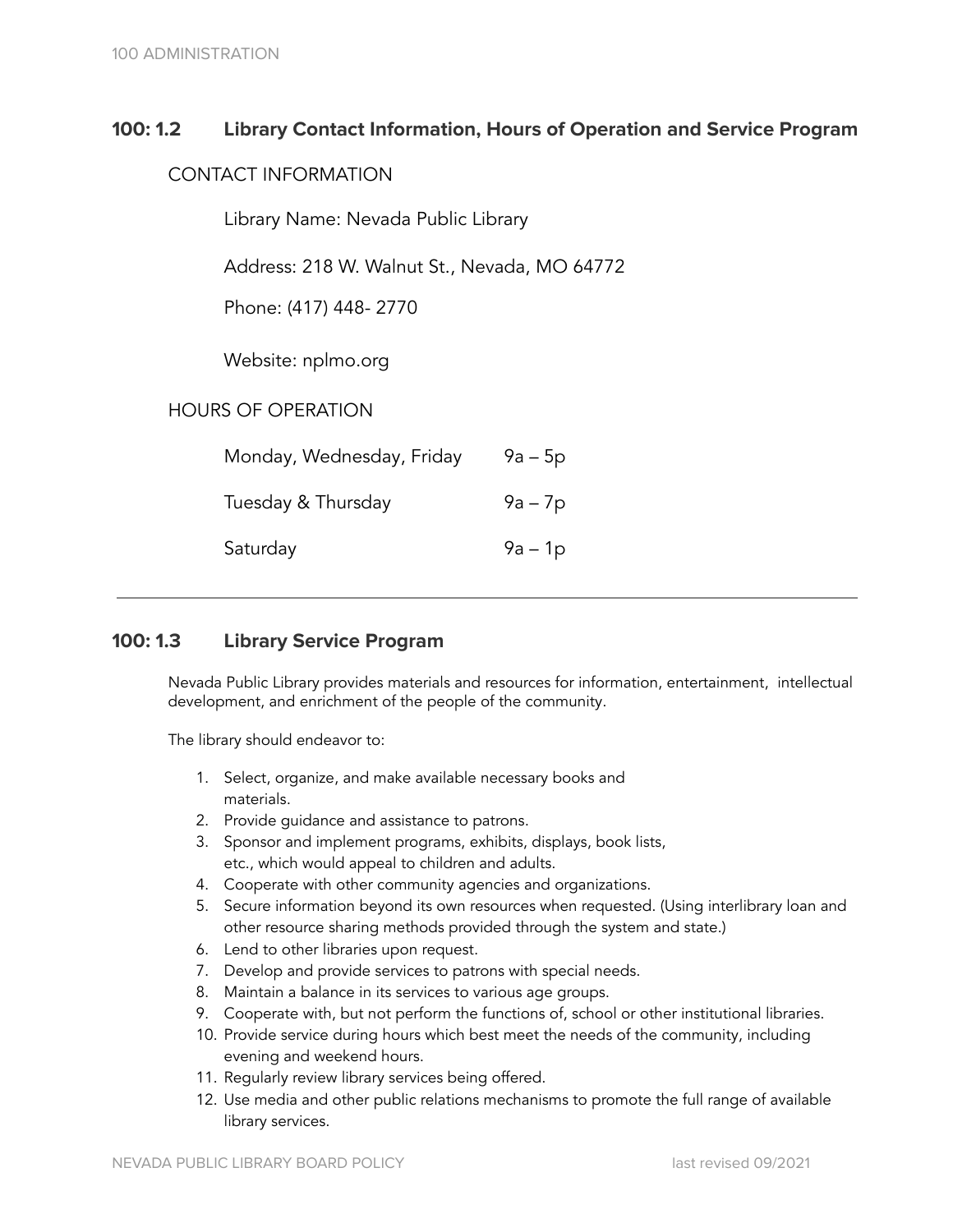## **100: 1.4 ALA's Library Bill of Rights**

The American Library Association affirms that all libraries are forums for information and ideas, and that the following basic policies should guide their services.

I. Books and other library resources should be provided for the interest, information, and enlightenment of all people of the community the library serves. Materials should not be excluded because of the origin, background, or views of those contributing to their creation.

II. Libraries should provide materials and information presenting all points of view on current and historical issues. Materials should not be proscribed or removed because of partisan or doctrinal disapproval.

III. Libraries should challenge censorship in the fulfillment of their responsibility to provide information and enlightenment.

IV. Libraries should cooperate with all persons and groups concerned with resisting abridgment of free expression and free access to ideas.

V. A person's right to use a library should not be denied or abridged because of origin, age, background, or views.

VI. Libraries which make exhibit spaces and meeting rooms available to the public they serve should make such facilities available on an equitable basis, regardless of the beliefs or affiliations of individuals or groups requesting their use.

VII. All people, regardless of origin, age, background, or views, possess a right to privacy and confidentiality in their library use. Libraries should advocate for, educate about, and protect people's privacy, safeguarding all library use data, including personally identifiable information.

Adopted June 19, 1939, by the ALA Council; amended October 14, 1944; June 18, 1948; February 2, 1961; June 27, 1967; January 23, 1980; January 29, 2019.

Inclusion of "age" reaffirmed January 23, 1996.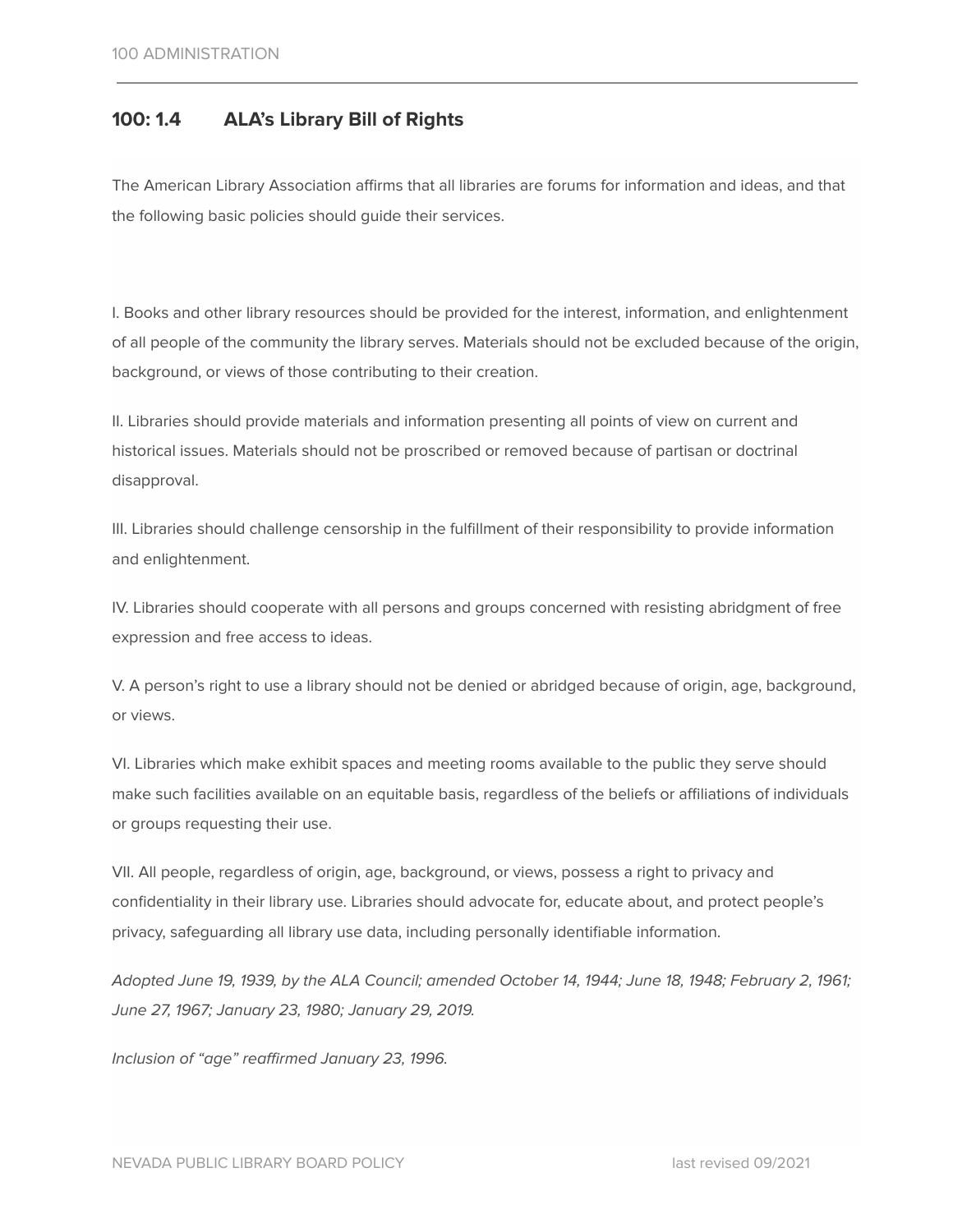# **100: 1.5 ALA's Core Values of Librarianship**

The foundation of modern librarianship rests on an essential set of core values that define, inform, and guide our professional practice. These values reflect the history and ongoing development of the profession and have been advanced, expanded, and refined by numerous policy statements of the American Library Association. Among these are: access, confidentiality/privacy, democracy, diversity, education and lifelong learning, intellectual freedom, preservation, the public good, professionalism, service, social responsibility, and sustainability.

It would be difficult, if not impossible, to express our values more eloquently than ALA already has in the Freedom to Read statement, the Library Bill of Rights, the ALA Mission Statement, Libraries: An American Value, and other documents. These policies have been carefully thought out, articulated, debated, and approved by the ALA Council. They are interpreted, revised or expanded when necessary. Over time, the values embodied in these policies have been embraced by the majority of librarians as the foundations of their practice. These selections are direct quotes from the ALA Policy Manual.

#### **Access**

All information resources that are provided directly or indirectly by the library, regardless of technology, format, or methods of delivery, should be readily, equally, and equitably accessible to all library users. ALA Policy Manual B.2.1.14 Economic Barriers to Information Access

#### **Confidentiality/Privacy**

Protecting user privacy and confidentiality is necessary for intellectual freedom and fundamental to the ethics and practice of librarianship. ALA Policy Manual B.2.1.17 Privacy

#### **Democracy**

A democracy presupposes an informed citizenry. The First Amendment mandates the right of all persons to free expression, and the corollary right to receive the constitutionally protected expression of others. The publicly supported library provides free and equal access to information for all people of the community the library serves. Interpretations of the Library Bill of Rights, Economic Barriers to Information Access

#### **Diversity**

We value our nation's diversity and strive to reflect that diversity by providing a full spectrum of resources and services to the communities we serve. ALA Policy Manual B.3 Diversity, Libraries: An American Value

#### **Education and Lifelong Learning**

ALA promotes the creation, maintenance, and enhancement of a learning society, encouraging its members to work with educators, government officials, and organizations in coalitions to initiate and support comprehensive efforts to ensure that school, public, academic, and special libraries in every community cooperate to provide lifelong learning services to all. ALA Policy Manual A.1.1 Introduction

#### **Intellectual Freedom**

We uphold the principles of intellectual freedom and resist all efforts to censor library resources. ALA Policy Manual B.2 Intellectual Freedom, ALA Code of Ethics, Article II

#### **The Public Good**

ALA reaffirms the following fundamental values of libraries in the context of discussing outsourcing and privatization of library services. These values include that libraries are an essential public good and are fundamental institutions in democratic societies. 1998-99 CD#24.1, Motion #1

#### **Preservation**

The Association supports the preservation of information published in all media and formats. The association affirms that the preservation of information resources is central to libraries and librarianship. ALA Policy Manual B.8.3. Preservation, Preservation Policy

#### **Professionalism**

The American Library Association supports the provision of library services by professionally qualified personnel who have been educated in graduate programs within institutions of higher education. It is of vital importance that there be professional education available to meet the social needs and goals of library services. ALA Policy Manual B.7.1 Graduate Programs in Library and Information Studies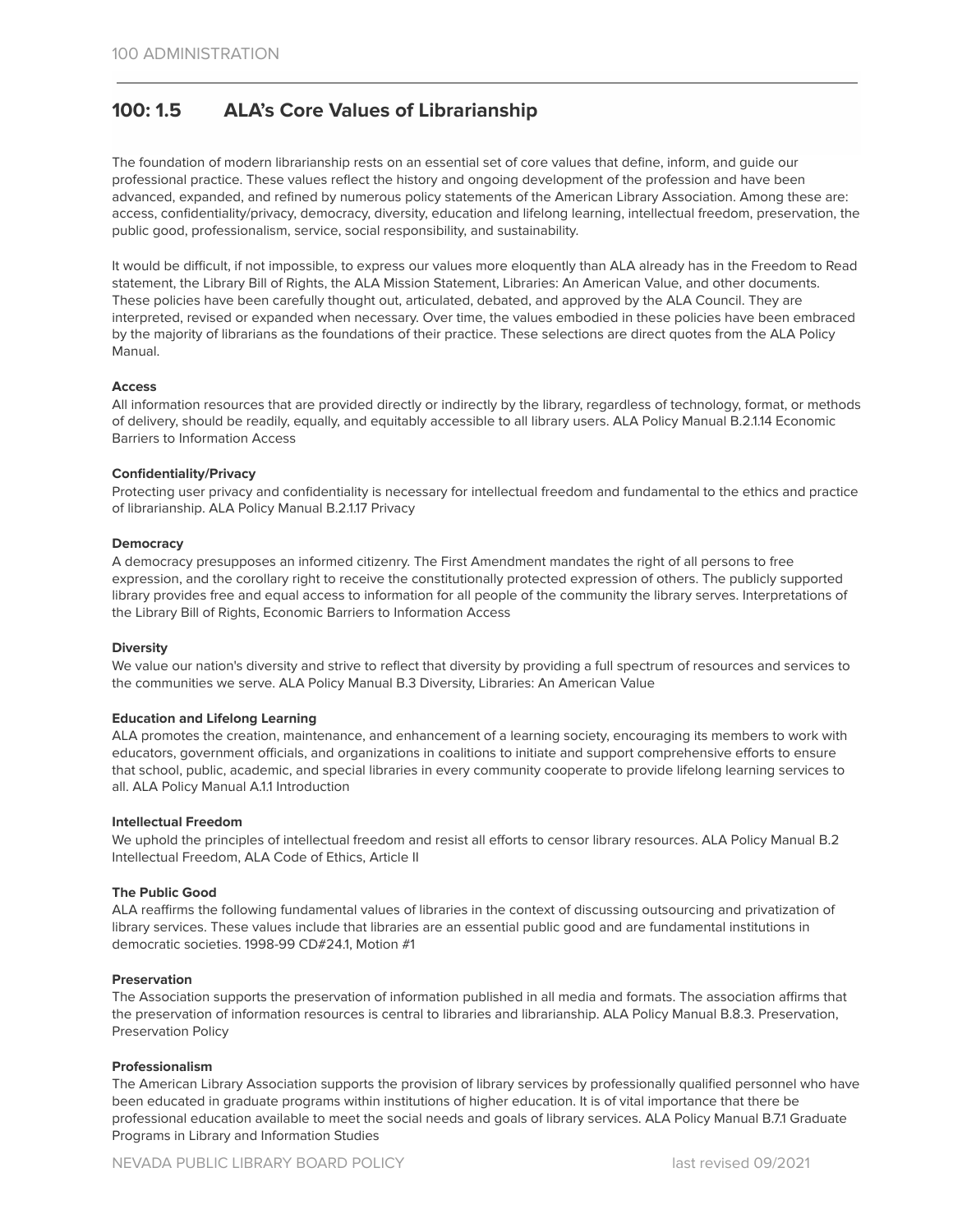#### **Service**

We provide the highest level of service to all library users. We strive for excellence in the profession by maintaining and enhancing our own knowledge and skills, by encouraging the professional development of co-workers, and by fostering the aspirations of potential members of the profession. ALA Code of Ethics

#### **Social Responsibility**

ALA recognizes its broad social responsibilities. The broad social responsibilities of the American Library Association are defined in terms of the contribution that librarianship can make in ameliorating or solving the critical problems of society; support for efforts to help inform and educate the people of the United States on these problems and to encourage them to examine the many views on and the facts regarding each problem; and the willingness of ALA to take a position on current critical issues with the relationship to libraries and library service set forth in the position statement. ALA Policy Manual A.1.1 Mission Priority Areas, Goals

#### **Sustainability**

ALA is supporting the library community by showing its commitment to assisting in the development of sustainable libraries with the addition of sustainability as a core value of librarianship. This consists of practices that are environmentally sound, economically feasible and socially equitable. Libraries play an important and unique role in promoting community awareness about resilience, climate change and a sustainable future. They are also leading by example by taking steps to reduce their environmental footprint. ALA Policy Manual A.1.4 Core Organizational Values

Adopted January 2019, by the ALA Council.

# **100: 1.6 ALA's Freedom to Read Statement**

### **The Freedom to Read Statement**

- 1. It is in the public interest for publishers and librarians to make available the widest diversity of views and expressions, including those that are unorthodox, unpopular, or considered dangerous by the majority.
- 2. Publishers, librarians, and booksellers do not need to endorse every idea or presentation they make available. It would conflict with the public interest for them to establish their own political, moral, or aesthetic views as a standard for determining what should be published or circulated.
- 3. It is contrary to the public interest for publishers or librarians to bar access to writings on the basis of the personal history or political affiliations of the author.
- 4. There is no place in our society for efforts to coerce the taste of others, to confine adults to the reading matter deemed suitable for adolescents, or to inhibit the efforts of writers to achieve artistic expression.
- 5. It is not in the public interest to force a reader to accept the prejudgment of a label characterizing any expression or its author as subversive or dangerous.
- 6. It is the responsibility of publishers and librarians, as guardians of the people's freedom to read, to contest encroachments upon that freedom by individuals or groups seeking to impose their own standards or tastes upon the community at large; and by the government whenever it seeks to reduce or deny public access to public information.
- 7. It is the responsibility of publishers and librarians to give full meaning to the freedom to read by providing books that enrich the quality and diversity of thought and expression. By the exercise of this affirmative responsibility, they can demonstrate that the answer to a "bad" book is a good one, the answer to a "bad" idea is a good one.

Adopted June 25, 1953, by the ALA Council and the AAP Freedom to Read Committee; amended January 28, 1972; January 16, 1991; July 12, 2000; June 30, 2004.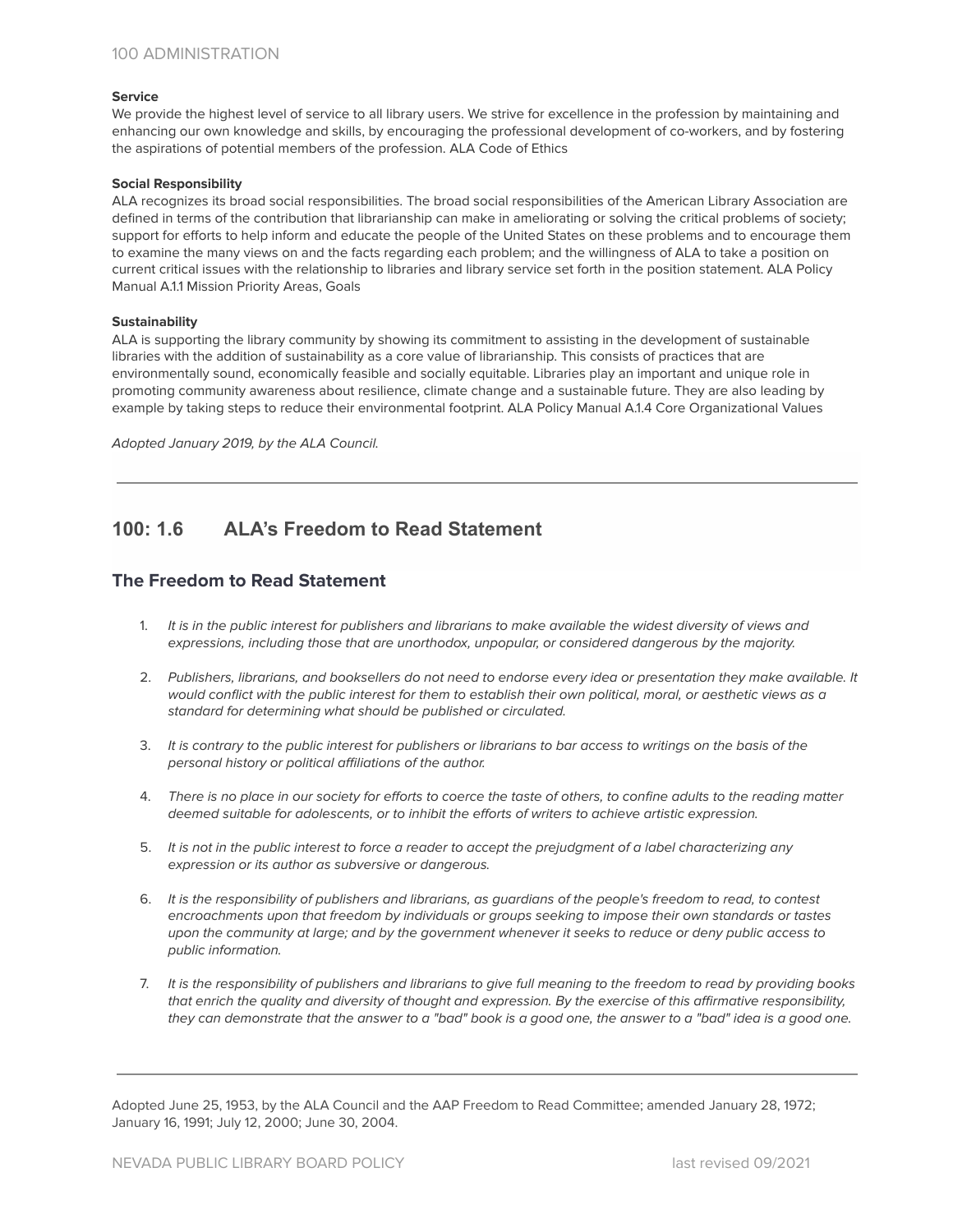## **100: 1.7 ALA's Freedom to View Statement**

The FREEDOM TO VIEW, along with the freedom to speak, to hear, and to read, is protected by the First Amendment to the Constitution of the United States. In a free society, there is no place for censorship of any medium of expression.

Therefore these principles are affirmed:

- 1. To provide the broadest access to film, video, and other audiovisual materials because they are a means for the communication of ideas. Liberty of circulation is essential to insure the constitutional guarantee of freedom of expression.
- 2. To protect the confidentiality of all individuals and institutions using film, video, and other audiovisual materials.
- 3. To provide film, video, and other audiovisual materials which represent a diversity of views and expression. Selection of a work does not constitute or imply agreement with or approval of the content.
- 4. To provide a diversity of viewpoints without the constraint of labeling or prejudging film, video, or other audiovisual materials on the basis of the moral, religious, or political beliefs of the producer or filmmaker or on the basis of controversial content.
- 5. To contest vigorously, by all lawful means, every encroachment upon the public's freedom to view.

This statement was originally drafted by the Freedom to View Committee of the American Film and Video Association (formerly the Educational Film Library Association) and was adopted by the AFVA Board of Directors in February 1979. This statement was updated and approved by the AFVA Board of Directors in 1989.

Endorsed January 10, 1990, by the ALA Council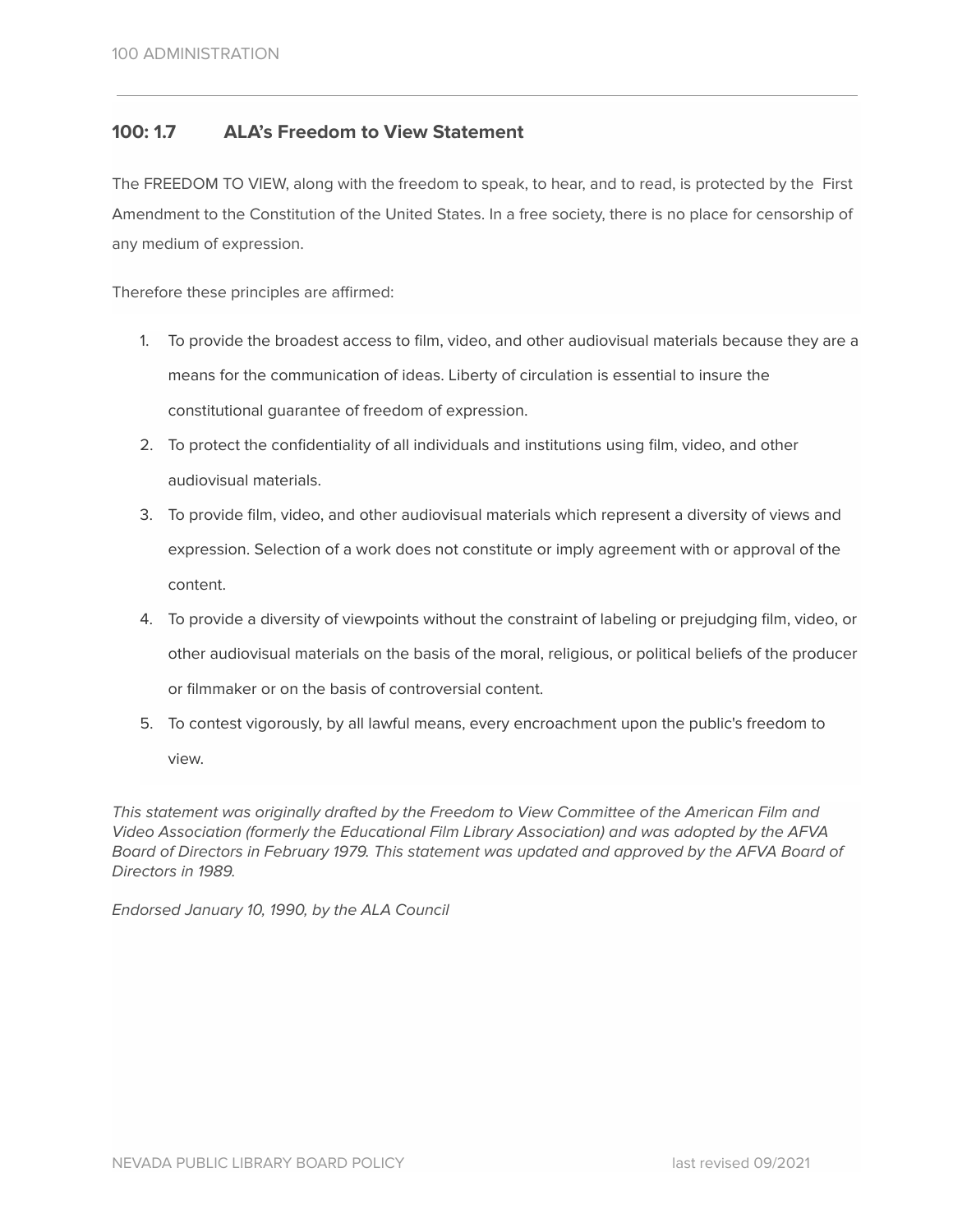## **100: 1.8 NPL's LIBRARY POLICY RELATED TO MISSOURI STATE SUNSHINE LAW**

**WHEREAS, Section 610.023.1,** RSMo, provides that a public governmental body is to appoint a custodian to maintain that body's records and the identity and location of the custodian is to be made available upon request; and

**WHEREAS, Section 610.026,** RSMo, sets forth that a public governmental body shall provide access to and, upon request, furnish copies of public records; and

**WHEREAS, Section 610.028.2**, RSMo, provides that a public governmental body shall provide a reasonable written policy in compliance with sections 610.010 to 610.030, RSMo, commonly referred to as the Sunshine Law, regarding the release of information on any meeting, record or vote.

### **NOW, THEREFORE, BE IT RESOLVED:**

- 1. That the acting Nevada Public Library Director be and hereby is appointed custodian of the records of Nevada Public Library and that such custodian is located at 218 W. Walnut Street, Nevada, MO, 64772.
- 2. That said custodian shall respond to all requests for access to or copies of a public record within the time period provided by statute except in those circumstances authorized by statute.
- 3. That the fee to be charged for access to or furnishing copies of records shall be as hereinafter provided: 10 cents per page for paper copies, plus an hourly fee for duplicating time not to exceed the average hourly rate of pay for clerical staff of the public governmental body. Research time may be billed at actual cost.
- 4. That it is the public policy of the Nevada Public Library that meetings, records, votes, actions, and deliberations of this body shall be open to the public unless otherwise provided by law.
- 5. That Nevada Public Library shall comply with sections 610.010 to 610.030, RSMo, the Sunshine Law, as now existing or hereafter amended.

Adopted by Trustees of Nevada Public Library 04/2017